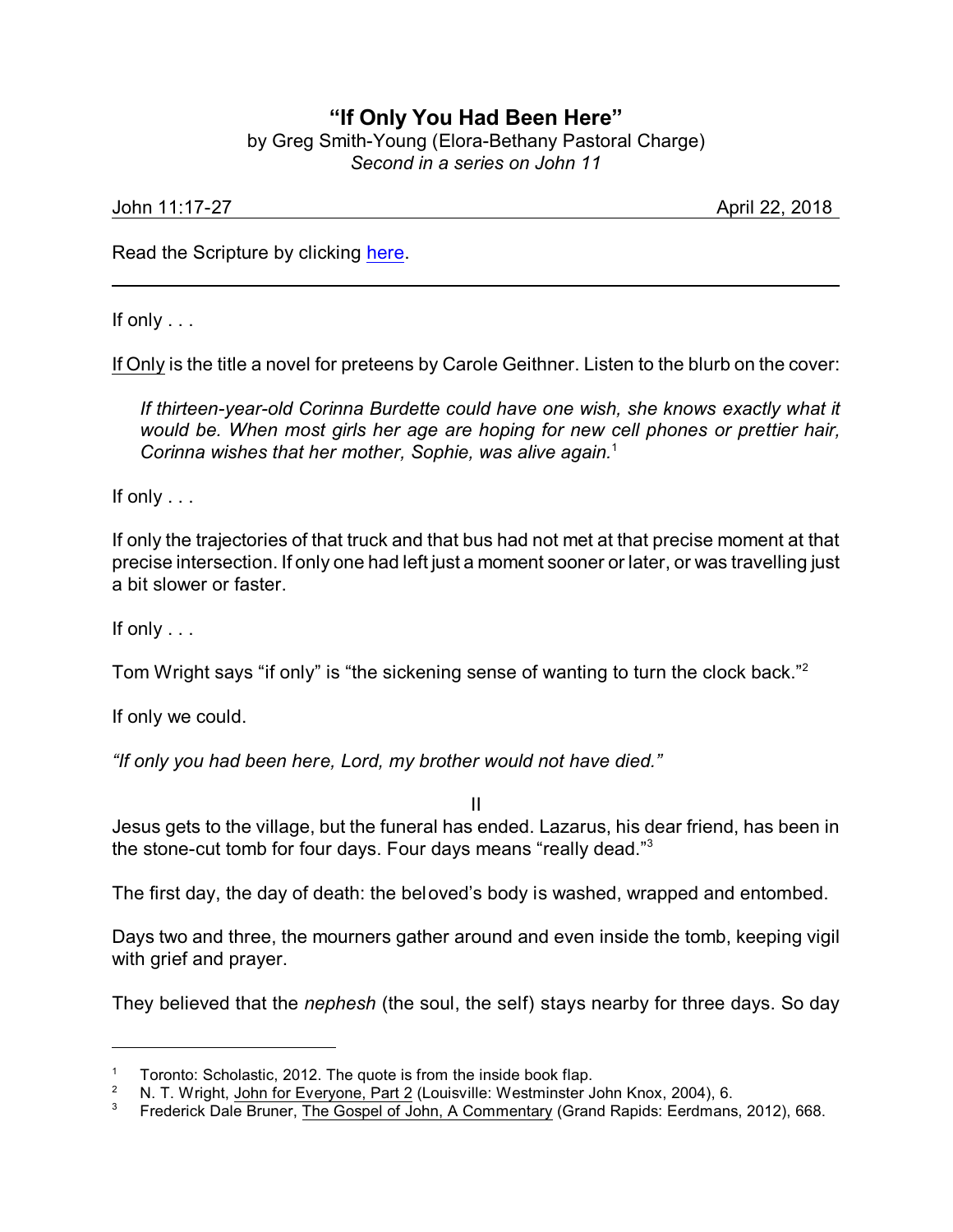four, it's finished. The stone is set over the entrance. Death is left to its work. In a year's time, the tomb will be opened again. The bones will be gathered and placed with others in an ossuary, a box. They will wait through the ages, until the day of resurrection. $4$ 

It's day four. Lazarus is gone. The stone is set. Then Jesus arrives.

III

Martha confronts Jesus. *If only you had been here for my brother, your dear friend. If only, Jesus.*

She laments. Lament is faithful. The Psalms, Israel's prayer book, teaches us to cry out to God. *If only! How long! Listen. Answer. Do something! Free! Heal! Rescue! Raise!* Martha's cry to Jesus, her protest to Jesus, her disappointment with Jesus . . . it's faithful.

Then Martha says, *"Even now, I know that whatever you ask from God, God will give you."* She faithfully laments to Jesus, with faithful trust in Jesus. Does she know what he will do? Can she imagine what he can do? Probably not. Does it matter? She knows Jesus. She knows he will do something. She knows it will be good. Do we really know what God will do? Faithful trust is not about knowing the answer. It is knowing the One who answers.

IV

*"Your brother is going to rise,"* Jesus tells her. *"I know*," Martha says. What are they talking about?

When God made you, God made you as a soul (*nephesh*) and body knit together. That's you. Your body is who you are. Your soul is who you are. Both are very good together, because God made you well. You are inseparable. Then you die. Your body returns to the earth from which God crafted you.

Your *nephesh*? Can your "you-ness" continue without your flesh and bones? By God's grace, yes. We describe it as "going someplace," though we don't know much what that means. The Jews call it *sheol*. The Greeks call it *hades*. For Persians, it is *paradise*. That means "garden" which is nice. What did Jesus say to the bandit who was crucified beside him? *"Today, you will be in paradise with me."*<sup>5</sup> Another time, he called it his Father's "house" with many rooms, which he has gotten ready for us. $6$  Though dying, we are not lost to God. We are held in God's presence. It is well with our *nephesh*.

But that is not what Martha is talking about. Or Jesus. They are talking about "resurrection."

<sup>&</sup>lt;sup>4</sup> For Jewish burial customs in 1<sup>st</sup> century Judea, see Craig A. Evans, "The Silence of Burial" in Troy A. Miller, Jesus, the Final Days (Louisville: Westminster John Knox, 2009), 43-46.

 $5$  Luke 23:43.

<sup>6</sup> John 14:2.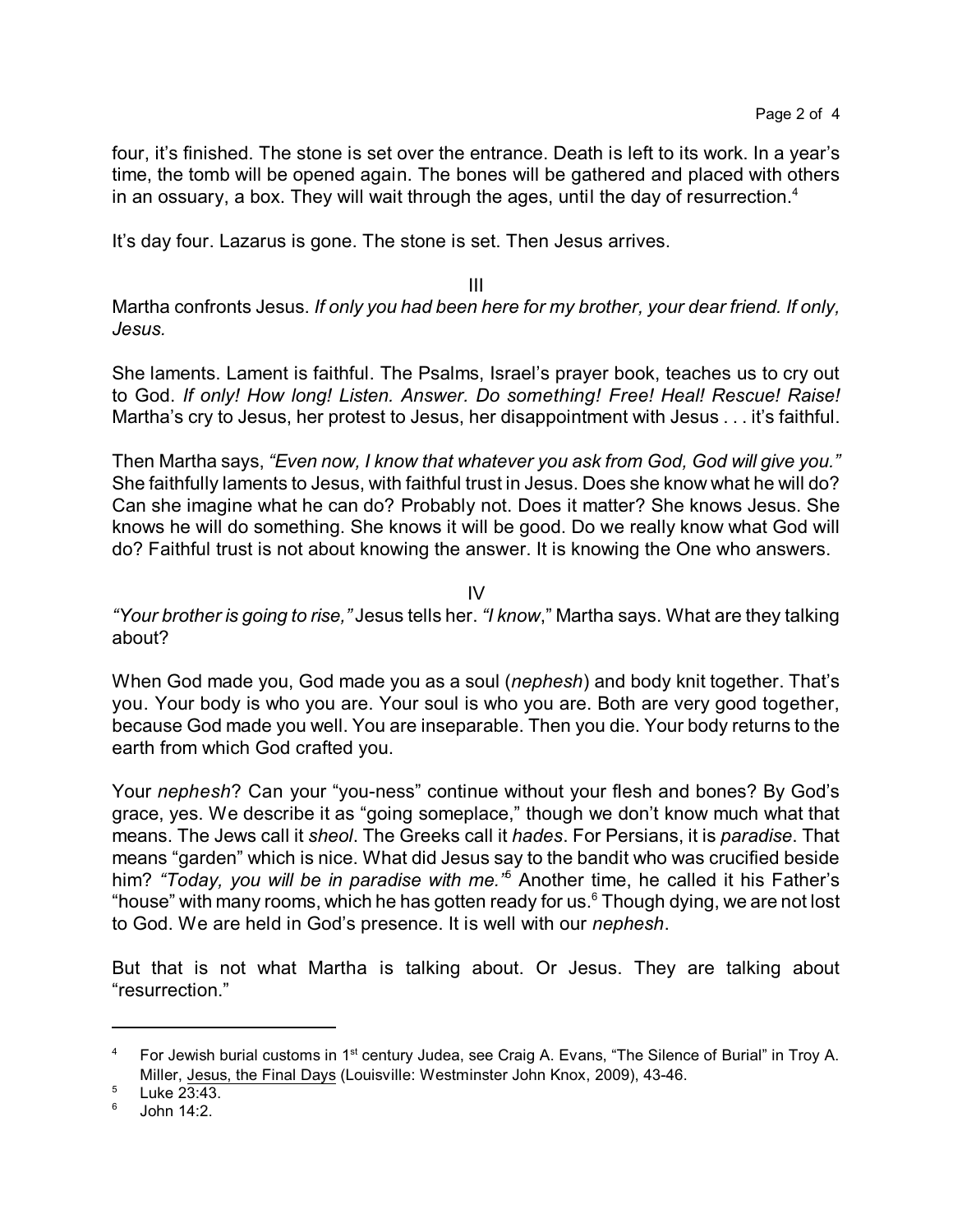"Resurrection" is not another way to say "life after death." Rather, it's life-after this "lifeafter death." God is our Creator, and God will not abandon what God creates, and God made us body-and-soul. So God will raise us. God pursues justice. God will not surrender any part of us to Death's tyranny, or any of the petty-tyrants of the world. So God will raise us.

God will draw this long-suffering era to its end. God will raise from the old, the New Creation, all finished. God will raise you as part of God's New Creation. You! In many ways the same as you are, because it will be you. In wonderful ways different from how you are now. All that is you, God will raise. Your body — healed, renewed, restored — God will raise. How? God is the Creator. God can do it! Your *nephesh*-soul — forgiven, renewed, restored — God will raise. God is the Redeemer. God can do it! You, body and soul, God will knit together again and forever. That's resurrection!

*"Your brother is going to rise,"* Jesus tells Martha.*"I know,"* she replies. *"He will rise again in the resurrection on the last day."*<sup>7</sup>

V

But then Jesus changes what Martha knows.

*"I am the resurrection and the life,"* he says.

*"Whoever believes in me will live, even though they die,"* he says. Jesus the Resurrection claims victory over Death, Death which attacks our bodies. We, these bodies, will rise. Because of Jesus.

*"Everyone who lives and believes in me will never die,"* he says. Jesus the Life claims victory over Death, Death which attacks our souls. We, these souls, will never die. Because of Jesus.<sup>8</sup>

Of course, in the storyline all of this is pointing to Jesus' own resurrection. He does what no one was expecting. Before God's New Creation is born, into this still-torn, still-decaying, still-dying world, resurrection has come early, in Jesus. Resurrected, he is the unexpected preview, the surprising spring of the endless summer that is coming. In Jesus resurrected, we see what we will be.

<sup>7</sup> Thankfully, N. T. Wright has offered a summary of both Jewish beliefs about life after death, and resurrection, and how Christians modified those because of Jesus. See his chapter, "The Surprise of Resurrection" in Troy A. Miller, Jesus, the Final Days (Louisville: Westminster John Knox, 2009), 75-107. Wright gives a more extensive account in Surprised by Hope: Rethinking Heaven, the Resurrection, and the Mission of the Church (London: SPCK, 2007), in particular chapters 3-4 and 10-11. Finally, for an exhaustive analysis of the evidence, see Wright's, The Resurrection of the Son of God (London: SPCK, 2003).

<sup>&</sup>lt;sup>8</sup> For a very helpful unpacking of verses 25-26, see Bruner 677 and 671.